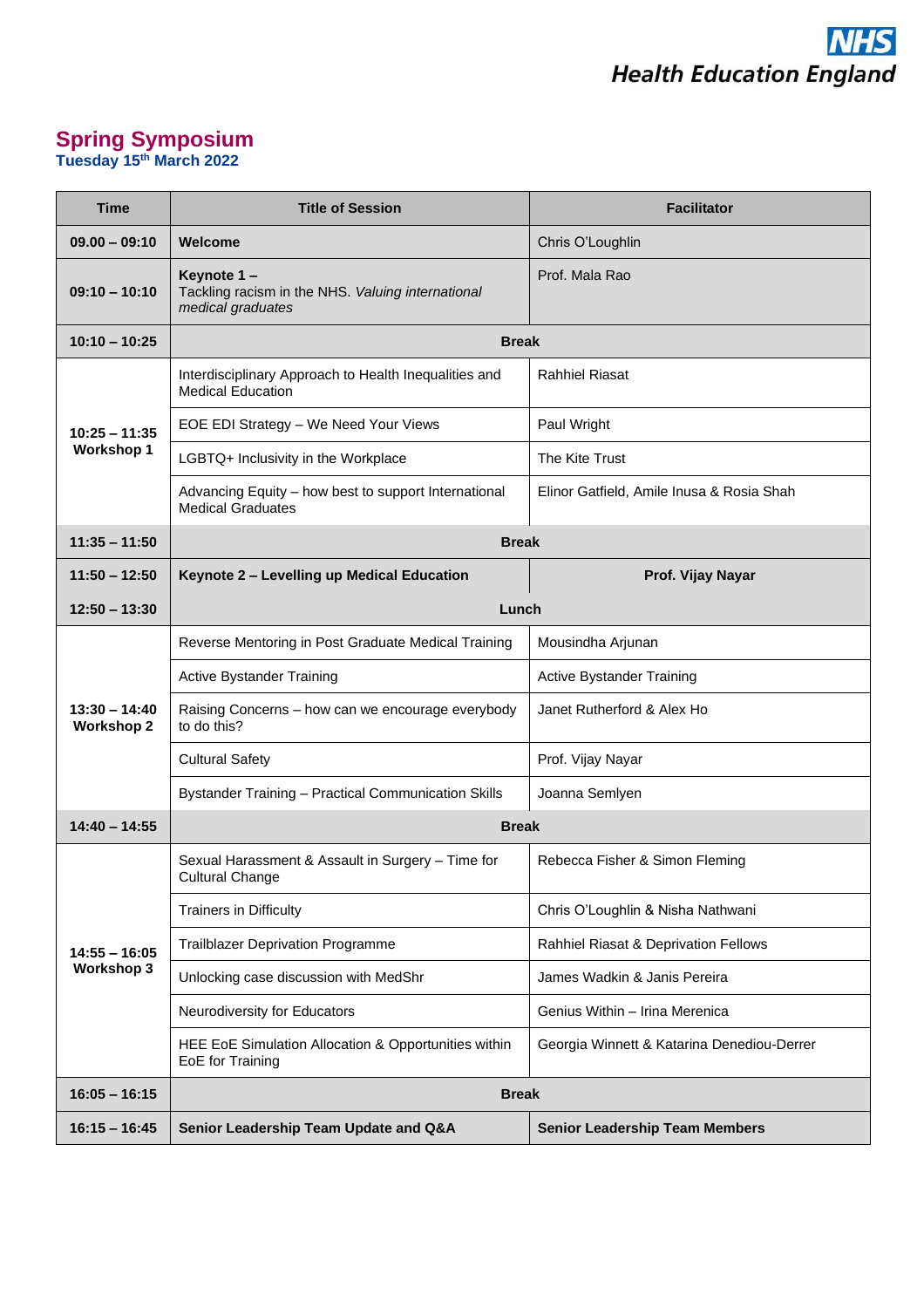

## **Spring Symposium Wednesday 16th March 2022**

| <b>Time</b>                          | <b>Title of Session</b>                           | <b>Facilitator</b>                     |
|--------------------------------------|---------------------------------------------------|----------------------------------------|
| $09.00 - 09:10$                      | Welcome                                           | Janet Rutherford                       |
| $09:10 - 10:10$                      | Keynote 1-<br>Anti-racism in Training             | Prof. Dom Patterson                    |
| $10:10 - 10:25$                      | <b>Break</b>                                      |                                        |
| $10:25 - 11:35$<br><b>Workshop 1</b> | Coaching                                          | Jane MacDougall & Francesca Crawley    |
|                                      | <b>Trainers in Difficulty</b>                     | Abigail Taylor & PSW                   |
|                                      | <b>Trainee Presentation Competition</b>           |                                        |
|                                      | A Trainee's Perspective: living with a disability | Janet Rutherford & Fiona Simmons-Jones |
|                                      | GMC & EDI                                         | Sophie Reshamwalla & Dan Wynn          |
| $11:35 - 11:50$                      | <b>Break</b>                                      |                                        |
| $11:50 - 12:50$                      | Keynote 2 - Fellows Showcase                      |                                        |
| $12:50 - 13:30$                      | Lunch                                             |                                        |
| 13:30-14:40                          | Freedom to Speak Up Guardians                     | Alex Ho & Becca Winchester             |
|                                      | LGBTQ+ Inclusivity in the Workplace               | The Kite Trust                         |
|                                      | Microaggressions (for Trainees)                   | <b>Cherina Darrell</b>                 |
|                                      | <b>EDI Simulation Scenarios</b>                   | Medha Sule                             |
| $14:40 - 14:55$                      | <b>Break</b>                                      |                                        |
| $14:55 - 16:05$                      | Active Bystander Training                         | Active Bystander Training              |
|                                      | EoE EDI Strategy - We Need Your Views             | Malini Prasad                          |
|                                      | Inclusivity and Equity in Global Health           | Tom Bashford & Laura Hobbs             |
|                                      | Understanding White Privilege & Fragility         | Kevin Miles                            |
|                                      | Maternity Service Culture Workshop (40 mins)      | <b>Tracy Wray</b>                      |
| $16:05 - 16:15$                      | <b>Break</b>                                      |                                        |
| $16:15 - 16:45$                      | Senior Leadership Team Update and Q&A             | <b>Senior Leadership Team Members</b>  |